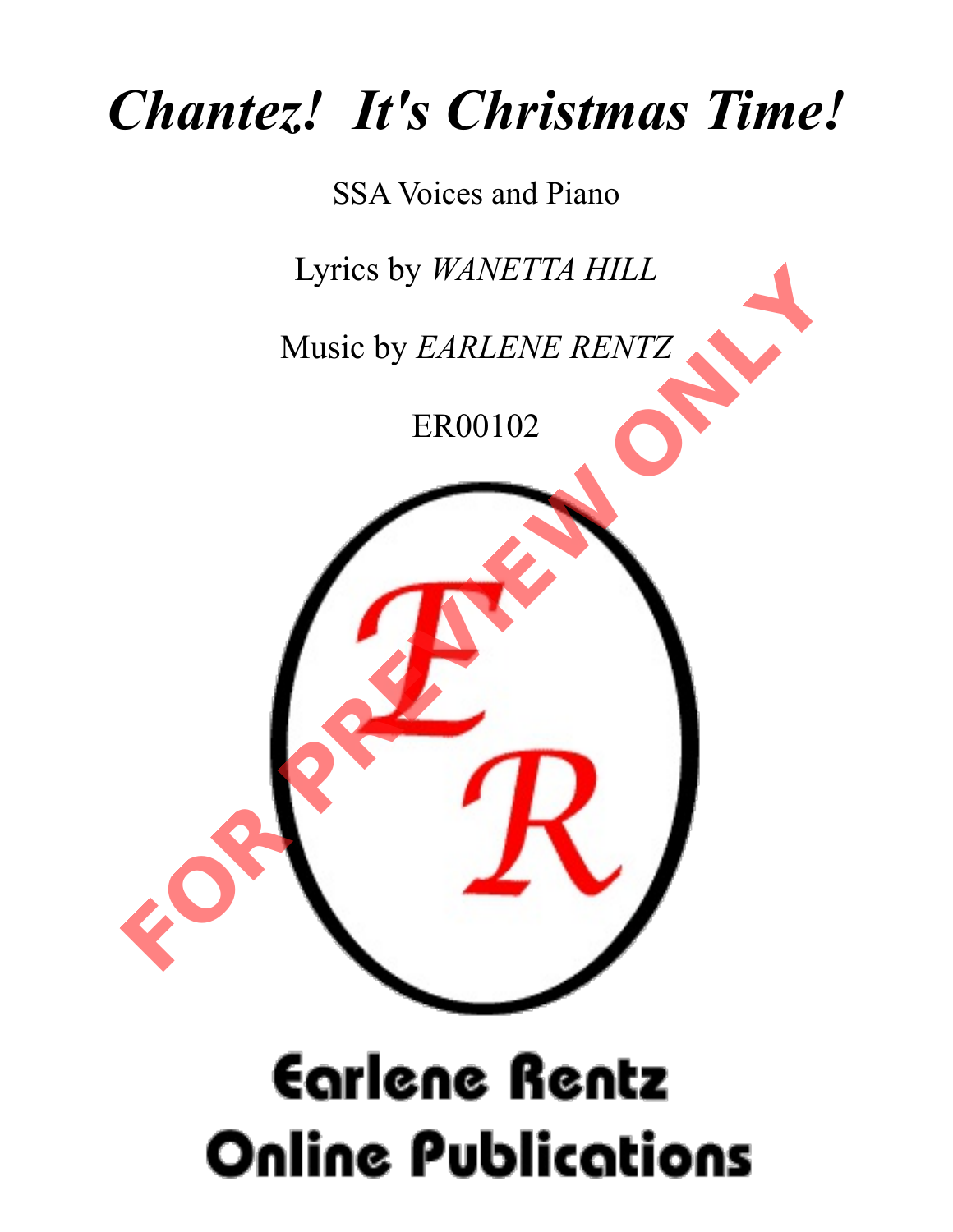## **Chantez! It's Christmas Time!**

SSA Voices and Piano

 $\left( \frac{\partial}{\partial t} \right)$  $\left[\begin{smallmatrix} \bigcirc & b & 1 \\ 0 & 0 & 1 \end{smallmatrix}\right]$  ${\mathbf e}$  $\overline{\mathbf{2}}$  $\varphi$   $\sim$  ${\frac{1}{2}}$  $\left( \frac{\partial}{\partial x} + \frac{\partial}{\partial y} + \frac{\partial}{\partial z} \right)$  $\left(\begin{smallmatrix} \bullet & \bullet \\ \bullet & \bullet \end{smallmatrix}\right)$  ${\frac{1}{2}}$ Words by *WANETTA HILL* **Joyfully** ca.  $\sqrt{ } = 116$ **Joyfully** ca.  $\sqrt{ } = 116$ Music by *EARLENE RENTZ* (ASCAP) PIANO *5 9* 4  $\frac{4}{4}$ 4  $\frac{4}{4}$  $4 \frac{1}{2}$  is a final set of  $\frac{1}{2}$  $4, 3, 3$  $4 \quad \overline{\quad}$  $\frac{4}{4}$  .  $\oint_{0}^{b} \frac{4}{4}$  $\overline{b_4}$ SI<br>SII  $\frac{\text{SI}}{\text{O}}$   $\frac{1}{4}$   $\frac{1}{2}$   $\frac{1}{2}$   $\frac{1}{2}$   $\frac{1}{2}$   $\frac{1}{2}$   $\frac{1}{2}$   $\frac{1}{2}$   $\frac{1}{2}$   $\frac{1}{2}$   $\frac{1}{2}$   $\frac{1}{2}$   $\frac{1}{2}$   $\frac{1}{2}$   $\frac{1}{2}$   $\frac{1}{2}$   $\frac{1}{2}$   $\frac{1}{2}$   $\frac{1}{2}$   $\frac{1}{2}$   $\frac{1}{$ Chan - tez! mf It's Christ-mas  $\oint_{0}^{p} \frac{4}{4}$  $A \left| \bigoplus_{\alpha} P_{\alpha} \right|$ Chan - Tez! mf It's Christ-mas  $\oint^{\nu_4}$  $\frac{1}{4}$  $9\frac{6}{9}\frac{4}{4}$  .  $\frac{1}{2}$ mf  $\phi^{\flat}$  $\frac{1}{\sqrt{2}}$ time! Chan - tez! Stock - ings hung with ex -tra care,  $\phi^{\flat}$  $\frac{1}{2}$ time! Chan - tez! Stock - ings hung with ex -tra care,  $\phi^{\flat}$  ;  $\frac{3}{2}$  $\frac{1}{2}$  $9\frac{1}{2}$ .  $\overline{\phantom{a}}$  $\phi^{\flat}$  $\overline{\mathbf{b}}$  $\frac{\text{snow - flakes fly}}{\text{snow - flakes fly}}$ - ing in the air, car - ol sing - ing ev-'ry- where,  $\phi^{\flat}$  $\rightarrow$ snow - flakes fly - ing in the air, and car - ol sing - ing ev-'ry- where,  $\phi^{\flat}$  :  $\frac{3}{2}$  $\frac{1}{2}$  $2\frac{1}{2}$ .  $\overline{\phantom{a}}$  $\overrightarrow{c}$  $\bullet$   $\bullet$   $\bullet$ œ  $\overrightarrow{c}$  $\bullet$   $\bullet$   $\bullet$ œ  $, 88, 8$  $\frac{1}{2}$   $\frac{1}{2}$   $\frac{1}{2}$   $\frac{1}{2}$   $\frac{1}{2}$  $7\sqrt{2}$  $y = 2$   $y = 2$  $5.575$  $\frac{1}{2}$  $=$   $\frac{1}{2}$   $\frac{1}{2}$   $\frac{1}{2}$   $\frac{1}{2}$   $\frac{1}{2}$   $\frac{1}{2}$   $\frac{1}{2}$  $\frac{1}{2}$  ,  $\frac{1}{2}$  $\mathcal{L}$  $\frac{1}{2}$   $\frac{2}{3}$   $\frac{2}{5}$   $\frac{2}{5}$   $\frac{2}{7}$  $\frac{2}{3}$   $\frac{2}{3}$   $\frac{2}{5}$   $\frac{2}{5}$  $\frac{1}{2}$   $\frac{1}{2}$   $\frac{1}{2}$   $\frac{1}{2}$  $\frac{2}{3}$  $\frac{e}{2}$   $\frac{e}{2}$  $\frac{e}{2}$   $\frac{e}{2}$  $\frac{3}{2}$   $\frac{1}{2}$   $\frac{3}{2}$   $\frac{5}{2}$   $\frac{1}{2}$   $\frac{1}{2}$  $\frac{1}{2}$   $\frac{1}{2}$   $\frac{1}{2}$   $\frac{1}{2}$   $\frac{1}{2}$  $\overline{y}$  $75578$  $2.978$ EX S  $=$   $\frac{1}{2}$   $\frac{1}{2}$   $\frac{1}{2}$   $\frac{1}{2}$   $\frac{1}{2}$  $\left| \cdot \right|$  $\overline{)}$  $7,6,6,6,8$  $\frac{2}{3}$   $\frac{2}{3}$   $\frac{2}{5}$   $\frac{2}{5}$  $\frac{1}{2}$   $\frac{1}{2}$   $\frac{1}{2}$   $\frac{1}{2}$  $\frac{2}{3}$  $\frac{e}{2}$   $\frac{e}{2}$  $\frac{e}{2}$   $\frac{e}{2}$  $\overline{\mathbf{e}}$ <sup>œ</sup>™ <sup>œ</sup>  $\int$  $\bullet$   $\circ$  $\overline{\phantom{a}}$  $\overrightarrow{e}$  $\mathcal{P}$  $\mathbb{R}$  $\bullet$   $\bullet$  $\overline{\phantom{a}}$  $\overline{\phantom{0}}$  $\circ$   $\bullet$   $\circ$   $\circ$   $\circ$   $\circ$   $\circ$   $\circ$  $\epsilon \rightarrow \epsilon$  $\bullet$   $\bullet$   $\circ$   $\circ$   $\bullet$   $\bullet$  $\circ$   $\bullet$   $\bullet$   $\bullet$  $\sum_{i=1}^n a_i$  $\bullet$   $\bullet$   $\circ$   $\bullet$   $\bullet$  $x, 6, 6, 6, 6$  $\frac{2}{7}$   $\frac{2}{7}$   $\frac{2}{9}$   $\frac{2}{9}$  $7\frac{1}{2}$  $\frac{9}{9}$   $\frac{9}{9}$   $\frac{9}{9}$   $\frac{9}{9}$  $2, 3, 3$  $\frac{1}{2}$   $\frac{1}{2}$   $\frac{1}{2}$  $2, 3, 3$  $\mathbf{E}$  $\frac{1}{2}$  $\nu \approx 28$  $88.6$  $\frac{1}{2}$  $\mathcal{E}$  $\epsilon$   $\approx$  $\frac{e}{2}$   $\frac{e}{2}$   $\frac{e}{2}$   $\frac{e}{2}$  $\frac{2}{3}$  ;  $\frac{1}{3}$  ;  $\frac{1}{3}$  ;  $\frac{1}{3}$  $\frac{1}{2}$   $\frac{1}{2}$   $\frac{1}{2}$   $\frac{1}{2}$   $\frac{1}{2}$  $5$   $\rightarrow$   $3$  $\frac{9}{9}$   $\frac{9}{9}$   $\frac{9}{9}$   $\frac{9}{9}$  $2, 2, 3$  $\frac{1}{2}$   $\frac{1}{2}$   $\frac{1}{2}$  $\frac{2}{3}$   $\frac{1}{3}$   $\frac{1}{3}$   $\frac{2}{3}$  $\frac{e^{\prime}}{e}$  ,  $\frac{e}{e}$  $\mathcal{L}$  $\frac{1}{2}$   $\frac{2}{3}$   $\frac{2}{5}$   $\frac{2}{5}$   $\frac{2}{5}$ œ  $\frac{2}{3}$   $\frac{2}{3}$   $\frac{2}{3}$  $\frac{2}{3}$  $\frac{e}{2}$   $\frac{e}{2}$  $\frac{2}{3}$   $\frac{2}{3}$  $\frac{2}{3}$ <sup>œ</sup>™ <sup>œ</sup>  $\widehat{H}$  $\sim$   $\sim$  $\overline{\phantom{a}}$  $\overrightarrow{e}$ <sup>œ</sup>™ <sup>œ</sup>  $\int$  $\bullet$   $\circ$  $\bullet$  $\overrightarrow{a}$  $\bullet$   $\bullet$   $\bullet$   $\bullet$  $\bullet$   $\bullet$   $\circ$   $\bullet$   $\bullet$   $\bullet$   $\bullet$   $\bullet$  $j \rightarrow e$   $e^x$ ™  $\overrightarrow{e}$  $\bullet$   $\bullet$   $\circ$   $\circ$   $\bullet$   $\bullet$   $\bullet$   $\bullet$   $\bullet$  $\left\langle \cdot\right\rangle$   $\left\langle \cdot\right\rangle$   $\left\langle \cdot\right\rangle$  $\int$ e #e e  $\int$ e e  $\frac{1}{\sqrt{2}}$  $x, 6, 6, 7, 8$  $\frac{2}{3}$   $\frac{1}{3}$   $\frac{1}{3}$   $\frac{1}{3}$   $\frac{1}{3}$  $\overline{y}$  $y = 2$   $y = 2$  $2, 2, 3$  $\frac{1}{2}$   $\frac{1}{2}$   $\frac{1}{2}$  $\frac{2}{9}$   $\frac{1}{9}$   $\frac{2}{9}$   $\frac{1}{9}$  $\frac{1}{2}$  ,  $\frac{1}{2}$  $\overline{y}$  $\frac{1}{2}$   $\frac{2}{5}$   $\frac{2}{5}$   $\frac{2}{5}$   $\frac{2}{5}$  $\frac{2}{3}$   $\frac{2}{3}$   $\frac{2}{5}$   $\frac{2}{5}$  $\frac{2}{3}$   $\frac{2}{3}$   $\frac{2}{3}$   $\frac{2}{3}$  $\frac{2}{3}$   $\frac{2}{3}$   $\frac{2}{3}$  $\frac{e}{2}$   $\frac{e}{2}$  $\frac{2}{3}$   $\frac{2}{3}$   $\frac{1}{3}$  $\frac{1}{2}$   $\frac{1}{2}$   $\frac{1}{2}$   $\frac{1}{2}$   $\frac{1}{2}$  $\frac{1}{2}$  $e_{\mu}$  ; ? #œ œ  $\bullet$   $\rightarrow$   $\bullet$   $\bullet$  $j \circ \bullet \circ \circ \circ \circ$ œ <sup>œ</sup>™ <sup>œ</sup>  $\int$  $\bullet$   $\bullet$   $\bullet$  $\overline{\phantom{a}}$  $\bullet$   $\bullet$   $\bullet$   $\bullet$  $\overline{\phantom{a}}$  $\overline{\phantom{a}}$  $\overline{\phantom{a}}$  $\bullet$ œ **FOR SUCHARIST STATISTICS**<br> **FOR SUCHARIST STATISTICS**<br> **FOR SUCHARIST STATISTICS**<br> **FOR SUCHARIST STATISTICS**<br> **FOR SUCHARIST STATISTICS**<br> **FOR SUCHARIST STATISTICS**<br> **FOR SUCHARIST STATISTICS**<br> **FOR SUCHARIST STATISTICS** 

Copyright © 2011 Earlene Rentz Online Publications LLC Revised Edition by Earlene Rentz © 2019

With the purchase of this file, the purchaser is granted permission to make multiple copies of this octavo, for use only in purchaser's choral rehearsal and performance.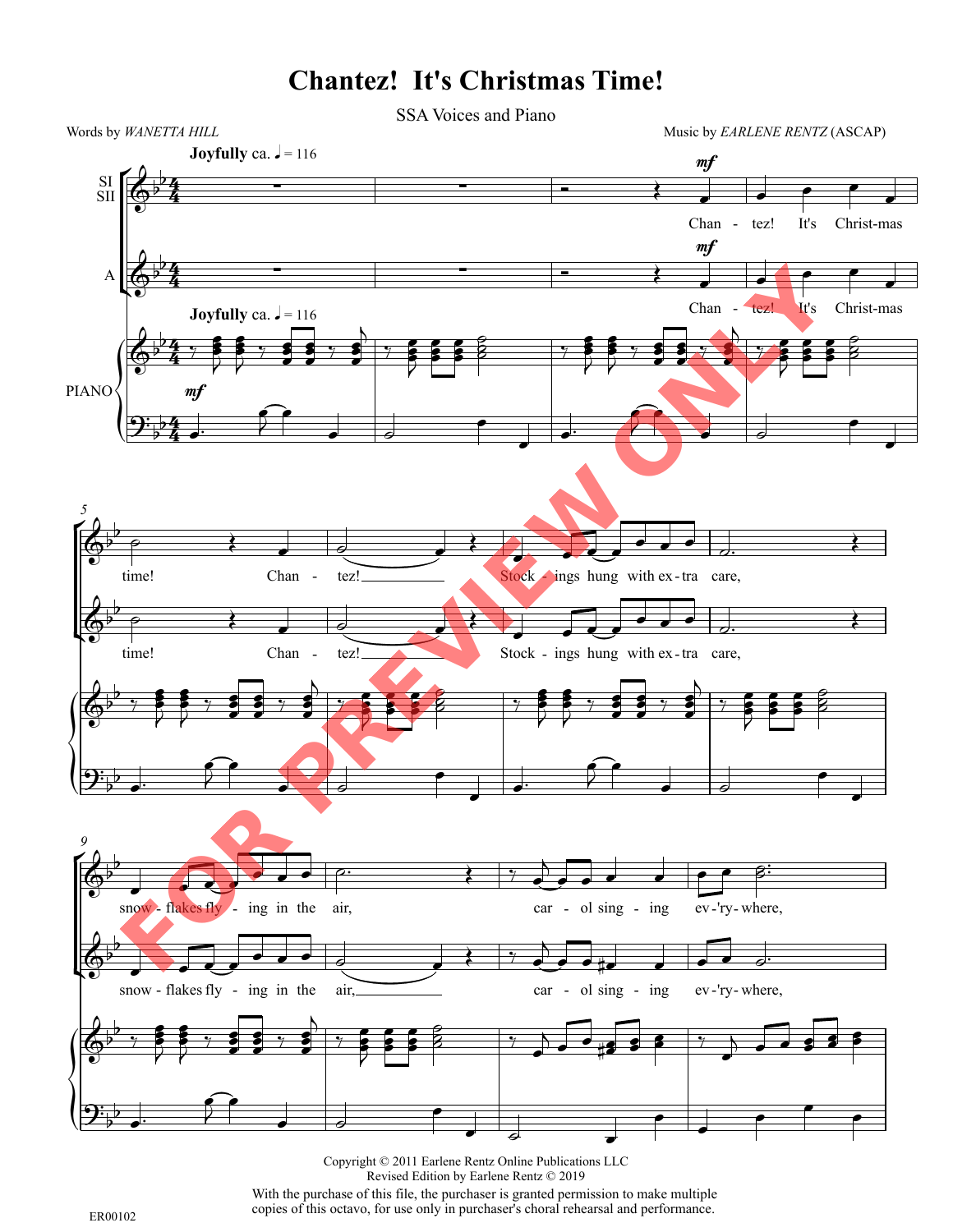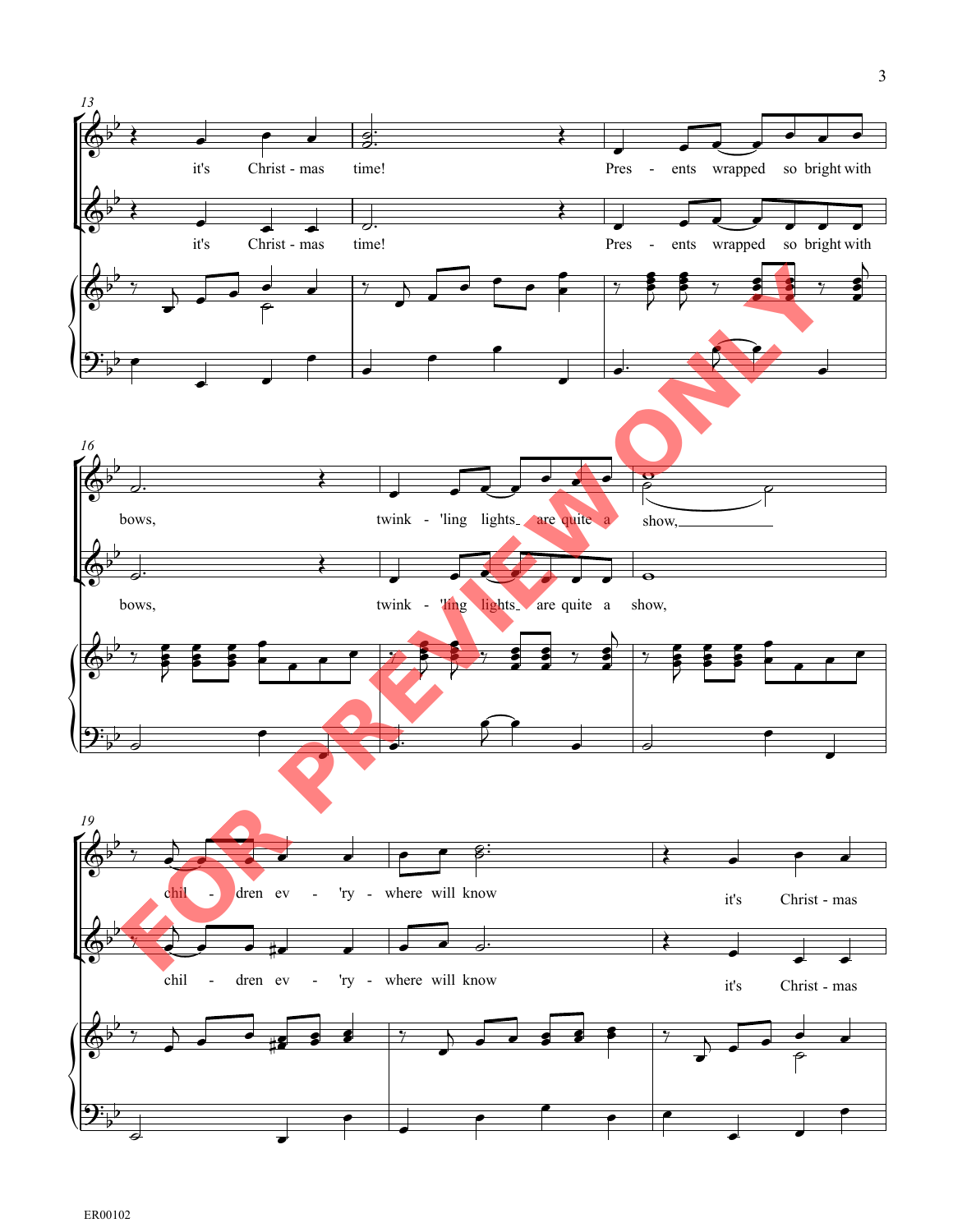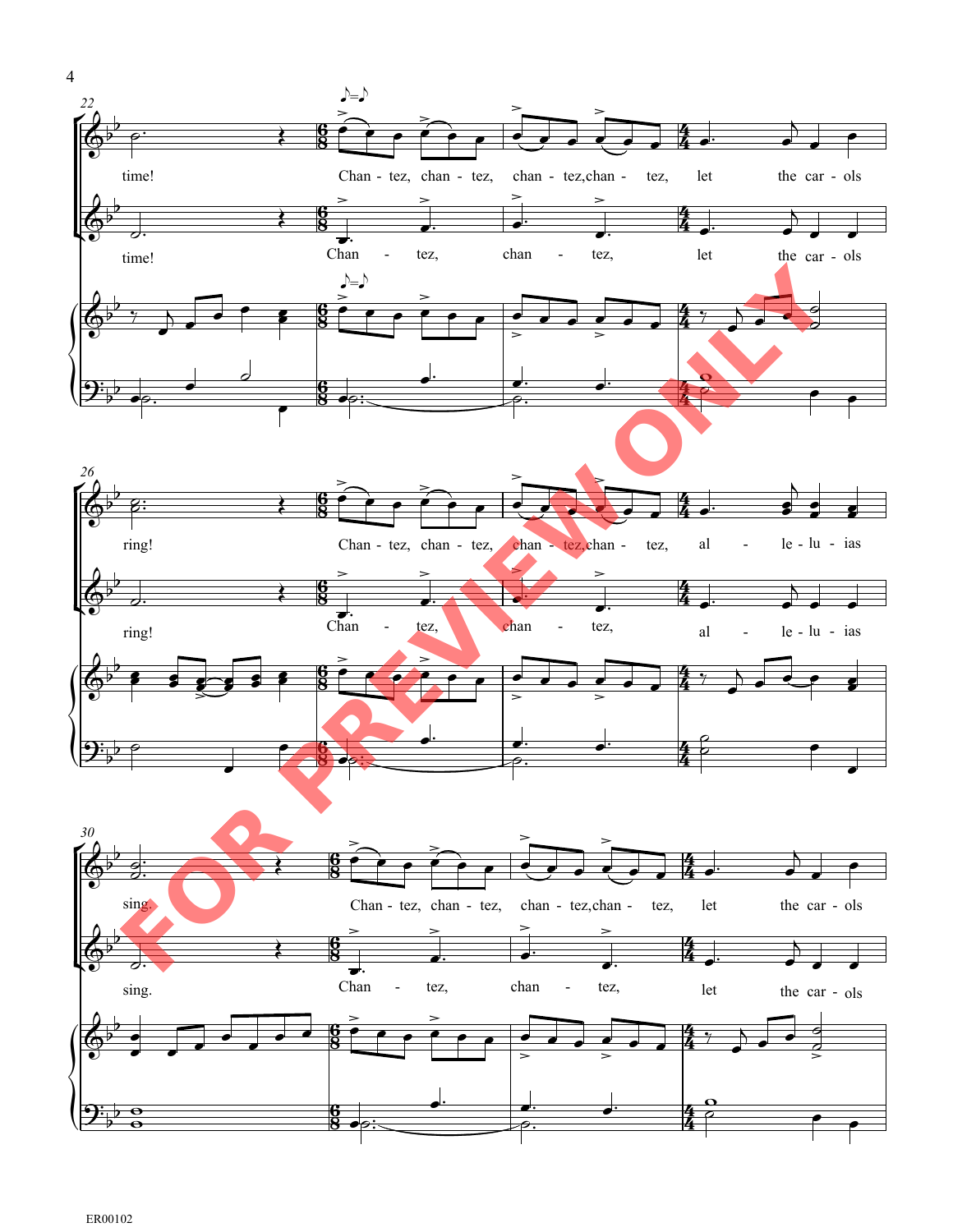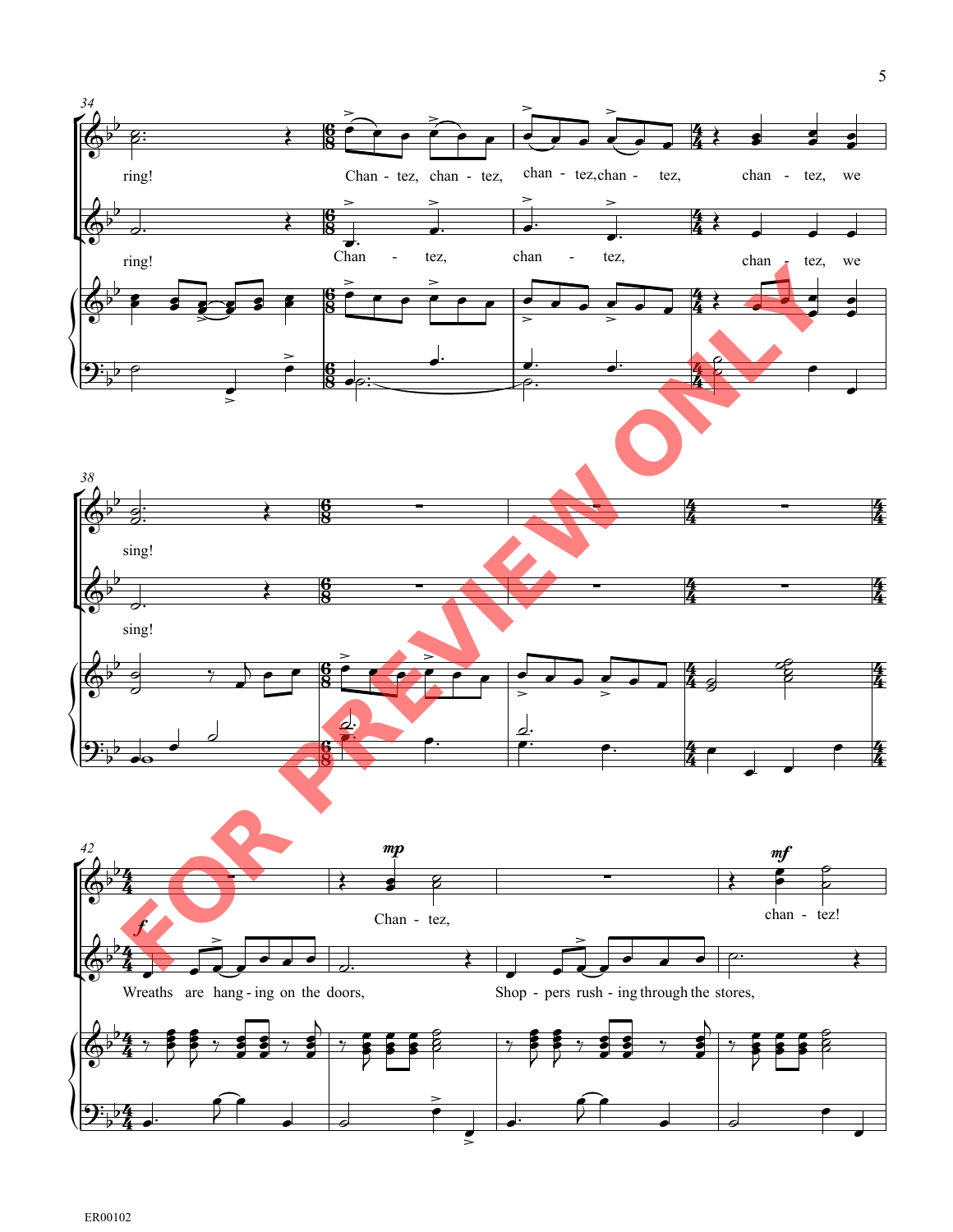